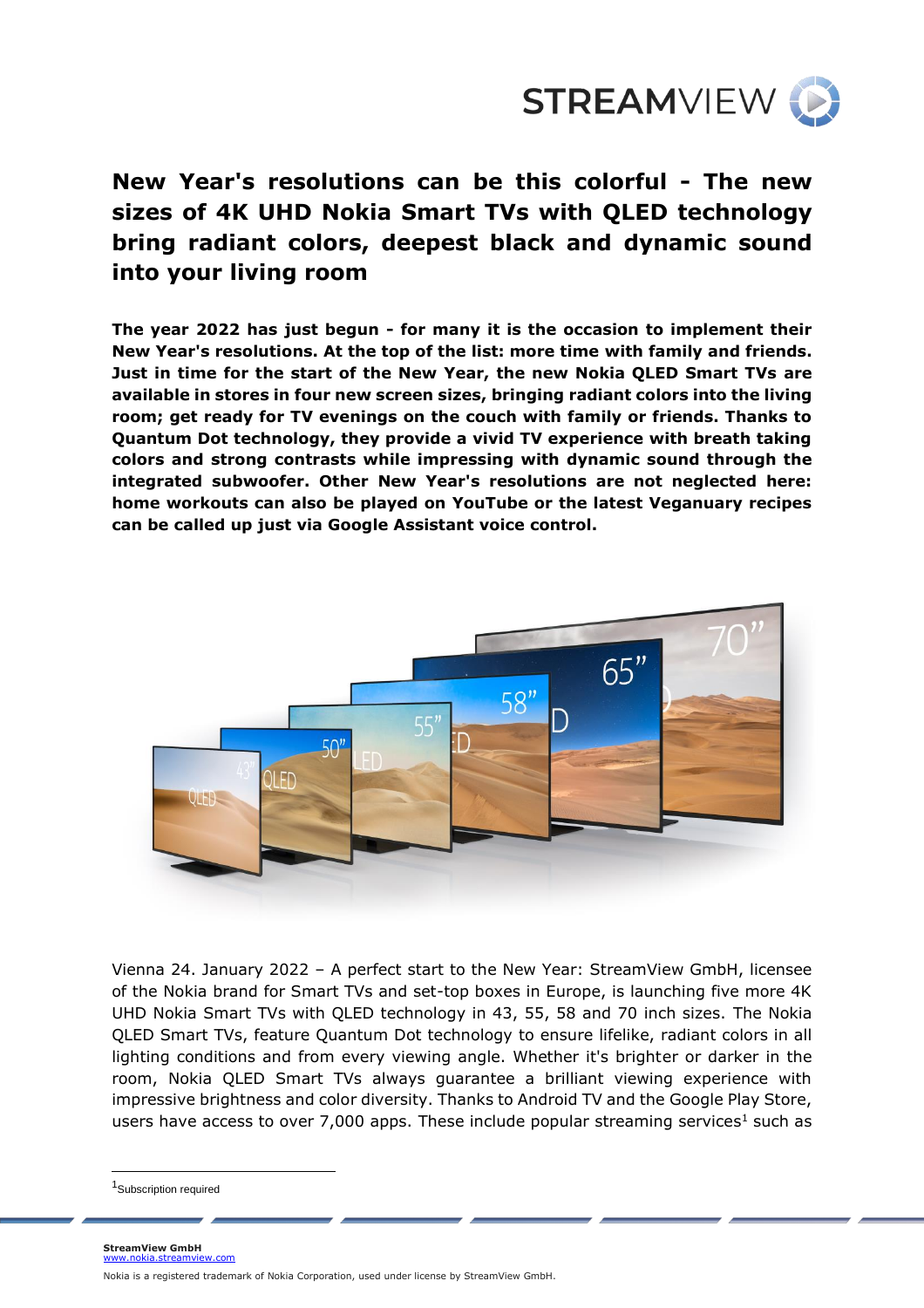

Netflix, Disney+, Prime Video or YouTube to enjoy the full range of entertainment in the warmth of the cold season.

#### **An upgrade for entertainment: a variety of modes for different formats**

The choice of specific modes - Sport, Game and Movie - will delight any TV fan. Upgrade your home entertainment, color and audio settings by adapting the specific mode depending on what you are watching. In gaming mode, for example, the fast response time of 8ms, Dynamic Contrast and UHD Upscaling ensure a real gaming experience. The visibility is enhanced by dynamic sound quality with rich bass coming from the built-in subwoofer. This is rounded off by the swivel stand for an optimal viewing angle from any perspective without missing a single detail. The Nokia QLED Smart TVs provide a quality experience for all the senses that is unique in this price range and guarantee full emotions.

## **Numerous connection options and a fast processor**

Connectivity is provided by three HDMI and two USB ports, one LAN and one audio/video port, dual-band Wi-Fi and Bluetooth for quick pairing of the remote control and other Bluetooth devices. Apps that support Chromecast can be used to stream sports, videos, mobile games, music and other content from mobile devices to the TV screen. With the help of Google Assistant voice control, yoga or home workouts, for example, can be played on YouTube, the new Blockbusters can be streamed or information about the next snowfall can be found online on Google with just a quick voice command.

The quad-core processor with 1.5 GB RAM and 8 GB ROM ensures smooth playback of games, videos and web content. The built-in triple tuner for live TV via terrestrial antenna (DVB-T2), satellite (DVB-S2) or cable (DVB-C) makes it easy to access a wide range of free-to-air national and international TV programmes. For Pay TV content, a CI+ slot for Pay TV cards is available. In addition, the Nokia Smart TVs support SatCR for the connection of up to eight receivers with a SatCR LNB.

# **Design and remote control in elegant, Nordic style**

The familiar style, the quality and the minimalist design of Nokia products are also found in the new models and elegantly round off the style of the new Nokia QLED Smart TVs. The voicecontrolled Bluetooth remote control is ergonomically shaped and feels good in the hand. The unique backlight helps to find the right button even in dark rooms. With Netflix and YouTube buttons on the remote control, both apps can be opened at the touch of a button.



# **Differences between QLED and LED**

QLED technology is based on the well-known LED technology, which has been enhanced with Quantum Dots. This means that an LCD panel is illuminated by the light of small LED lamps on the background of the panel. The LED backlighting is very bright, and the life of the LED lamps is extremely long. The light enables high contrast and an intensive colorful picture. With QLED, an additional layer with so-called "quantum dots" is added, which are illuminated differently by electrical pulses. This results in a huge variety of colors, even